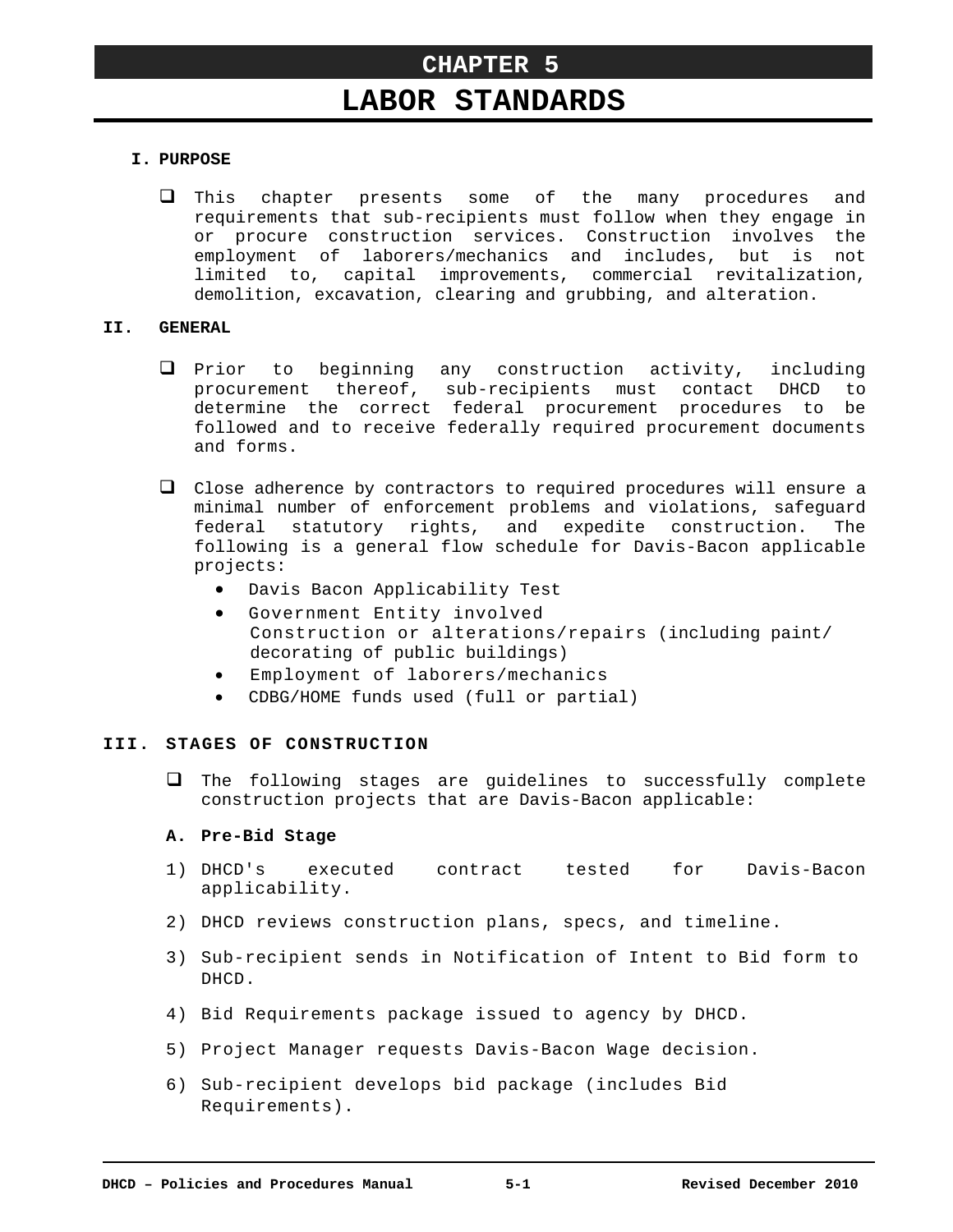- 7) Project Manager reviews and approves bid package.
- 8) Project Manager releases Wage Determination and required Request for Bids (RFB) advertisement wording to Agency.
- 9) Project Manager reviews and approves RFB advertisement.
- 10) An optional Pre-bid conference can be held, if needed.
- 11) Sub-recipient receives bids and logs them in as received.
- 12) Sub-recipient opens bids (Project Manager must be present).
- 13) Sub-recipient evaluates bids, selects bidder, submits process and justification to Project Manager.
- 14) Project Manager reviews successful bidder package/subcontract and subcontractor against debarment list.

#### **B. Post-Bid Stage**

- 1) Sub-recipient issues letter of award to successful bidder.
- 2) Sub-recipient notifies contractor to attend Pre-construction Conference.
- 3) Project Manager conducts Pre-construction Conference.
- 4) Project Manager ensures submittal of insurance, bonding, and permit requirements.
- 5) Sub-recipient issues notice to proceed.
- 6) Sub-recipient receives the Notice of Commencement.
- 7) Sub-recipient receives list of sub-contractors and submits it to Project Manager.

#### **C. Construction Stage**

- 1) Labor Documentation/Administration as follows:
	- One Time Submittal, Weekly Submittal, Monthly Submittal
	- Contractor's Certificate
	- Subcontractor's Certification Weekly Payroll (WH 347)
	- Monthly Utilization Report
	- Statement of Compliance
	- Progress Report
	- Bidder's Section 3 Documents
	- Monthly Section 3 Report
	- Release of Lien
	- Subcontractors On Site
	- **•** Progress Photos
	- Certificate of Completion Report Timeline Updates
	- Certificate of Occupancy
	- Project Manager conducts labor interviews
	- Project Manager reviews contractor's draws
	- Contract close-out-release of retainage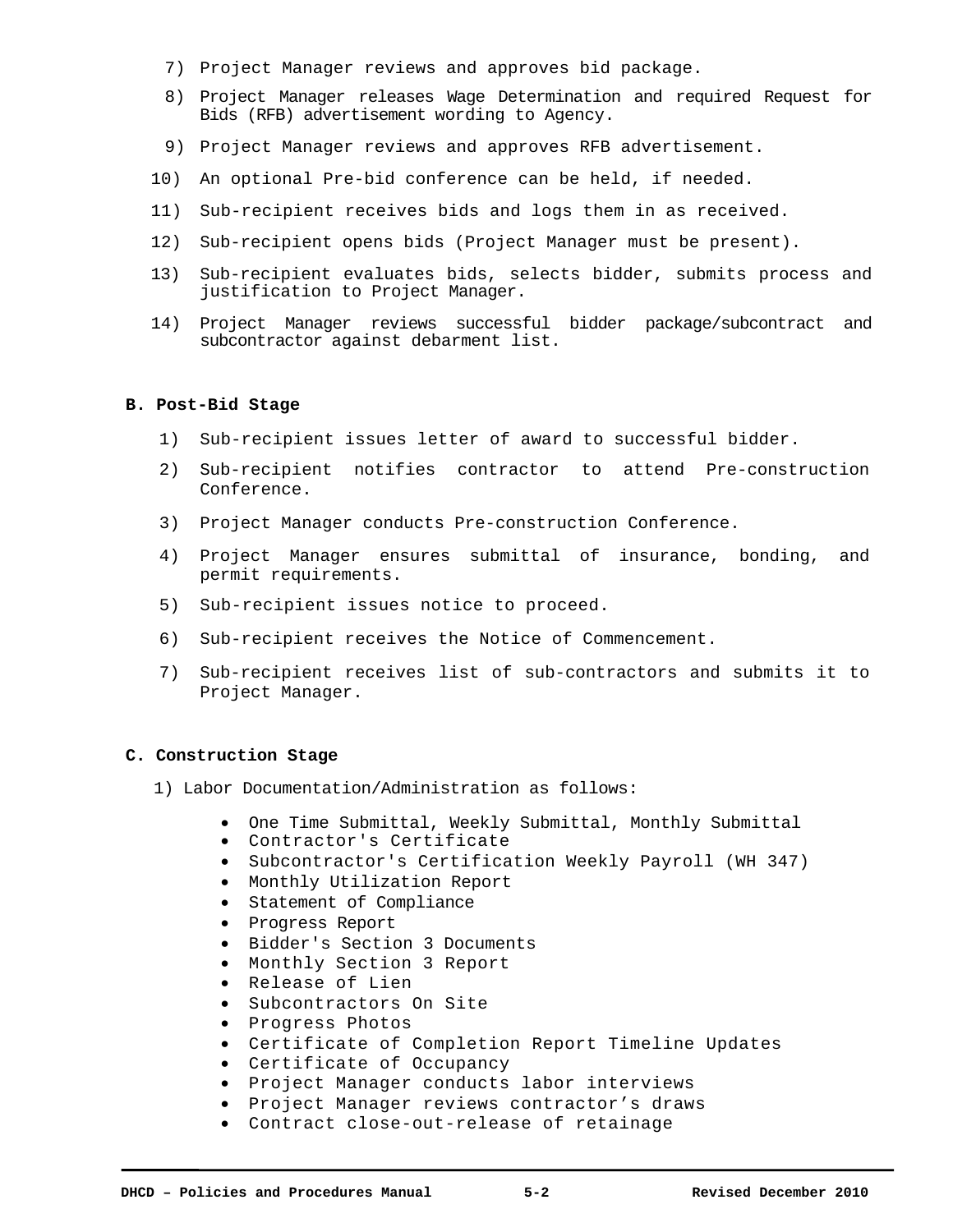#### **IV. PREBID PROCEDURES**

#### A. NOTIFICATION OF INTENT TO SOLICIT

Prior to issuing an Invitation for Bid (IFB) or a Request for Proposals (RFP), contractors must complete a Notification of Intent to Solicit Bids or Proposals and submit it to DHCD. This notification must be received by DHCD thirty calendar days prior to the anticipated bid opening date. This allows DHCD sufficient time to obtain from U.S. HUD an appropriate wage decision.

#### B. ADVERTISEMENT

Upon receipt of the appropriate wage decision from DHCD, contractors are advised to advertise the availability of the IFB or RFP. The advertisement must run for a minimum of two consecutive weeks. The advertisement must be placed in a minimum of three sources of general circulation such *As The Miami Herald* and the *Dodge Report.* The advertisement must also contain required federal language.

## C. REVIEW OF BID PACKAGES

All bids or proposals received by contractors must be stamped indicating date and time of receipt. They should then be logged in showing bidder's name, address, date and time of receipt. Bids must be opened on the day and time specified in the IFB or RFP. All bids or proposals that arrive after the deadline for submitting responses to the IFB or RFP are to be returned to the bidder with a letter indicating the time of arrival and that the bids or proposals cannot be considered because they did not meet the submission deadline as stipulated in the IFB or RFP.

#### D. EVALUATION OF RESPONSES

The evaluation of bids should be performed by individuals having experience and knowledge in the areas and requirements for which an award will be made. Generally, the contractor, assigned consultant/engineer, and Project Manager would be on the evaluation team.

#### **V. CONTRACT AWARD PROCEDURES**

#### **A. Awarding the Contract**

Sub-recipients must send a notice of the award to all respondents to the IFB or RFP and to other interested parties who requested information regarding the IFB or RFP.

## **B. Preconstruction Conference**

In coordination with DHCD, sub-recipients must schedule and conduct a preconstruction conference. This conference is to be held a minimum of ten calendar days prior to the release of a Notice to Proceed.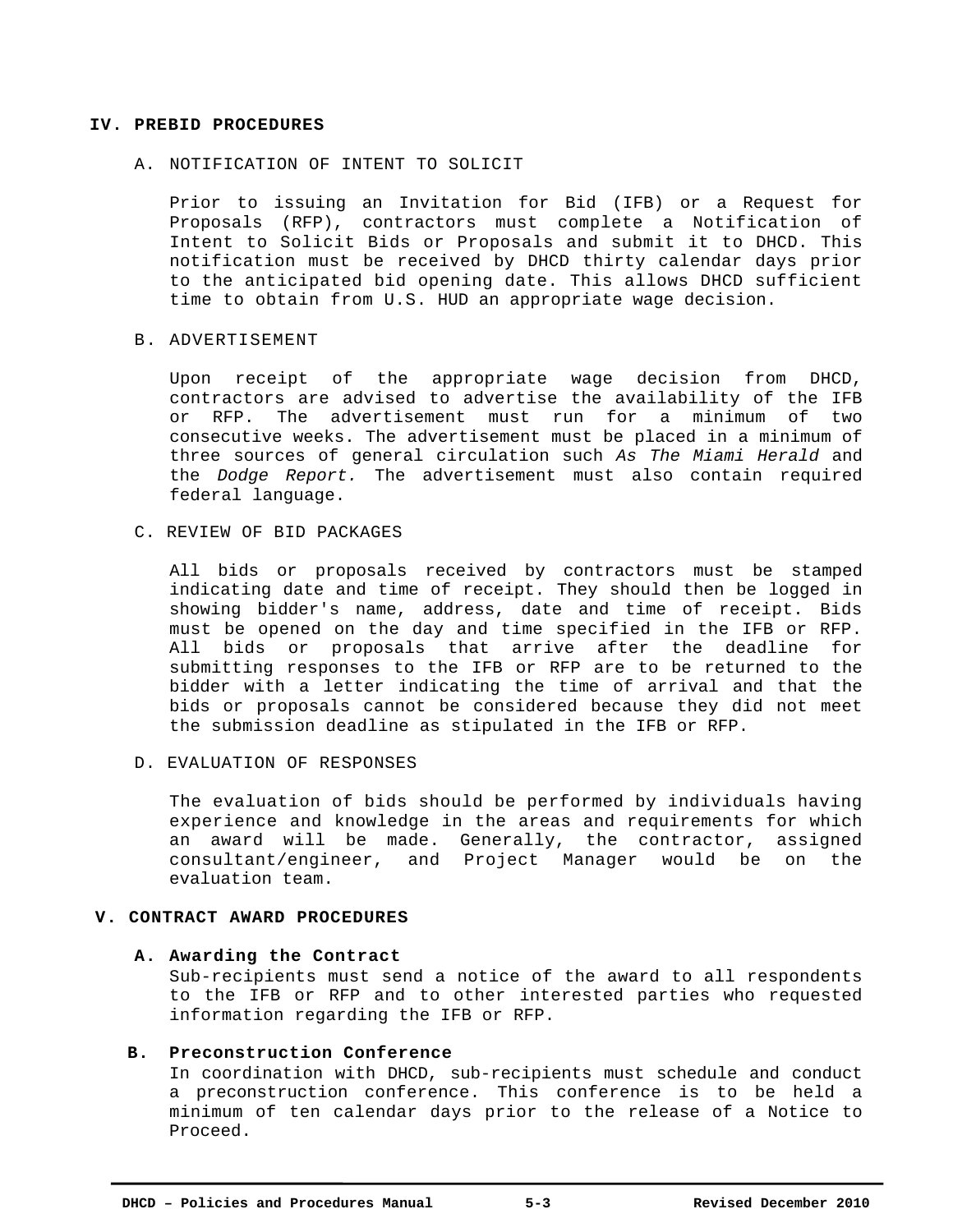The purpose of this conference is to provide information and to distribute materials that will help the sub-contractor and subrecipient to understand what they must do to earn their funds and to avoid violating labor standards and possible civil or criminal prosecution.

## **C. Notice to Proceed**

Sub-recipients must ensure that subcontractors meet all pre-award requirements prior to issuing a Notice to Proceed.

# **D. Employee Interviews**

Sub-recipients must ensure that on-site job interviews of workers are conducted and that the interviews are in compliance with federal labor standards. At least five percent to twenty percent of each position classification must be interviewed.

# **E. Construction Licensing Requirements**

Miami-Dade County has very specific licensing requirements for any party doing construction work. When Miami-Dade County through DHCD enters into a contract with any party, there is the presumption that all transactions will be legal. Therefore, it behooves sub-recipients to determine if the individual or business with which they intend to subcontract for construction work has the required licenses. Per the County Attorney, DHCD is not legally obligated to pay any invoices for construction if the correct licenses are not in place. Furthermore, Miami-Dade County imposes penalties and/or fines for violation of these requirements.

The party doing construction work must have, as a minimum, an occupational license. In addition, the party must also have a certificate of competency or a general contractor's license. To learn of the correct type of license needed and any other related information, sub- recipients should call the Miami-Dade Building and Code Compliance and Planning and Zoning Department.

# **F. Debarred, Suspended and Ineligible Sub-Contractors and Sub-Recipients**

Federally awarded funds cannot be used to directly or indirectly employ, award contracts to or otherwise engage the services of any contractor or sub-recipient during any period of debarment, suspension or placement of ineligibility status. Sub-recipients should check all contractors, subcontractors, and lower tier contractors against the Federal publication which lists debarred, suspended and ineligible contractors.

## **DAVIS BACON**

 It is imperative to maintain accurate files for Davis-Bacon projects. The following is a minimum for documentation files that will be reviewed by the Project Manager during monitoring visits: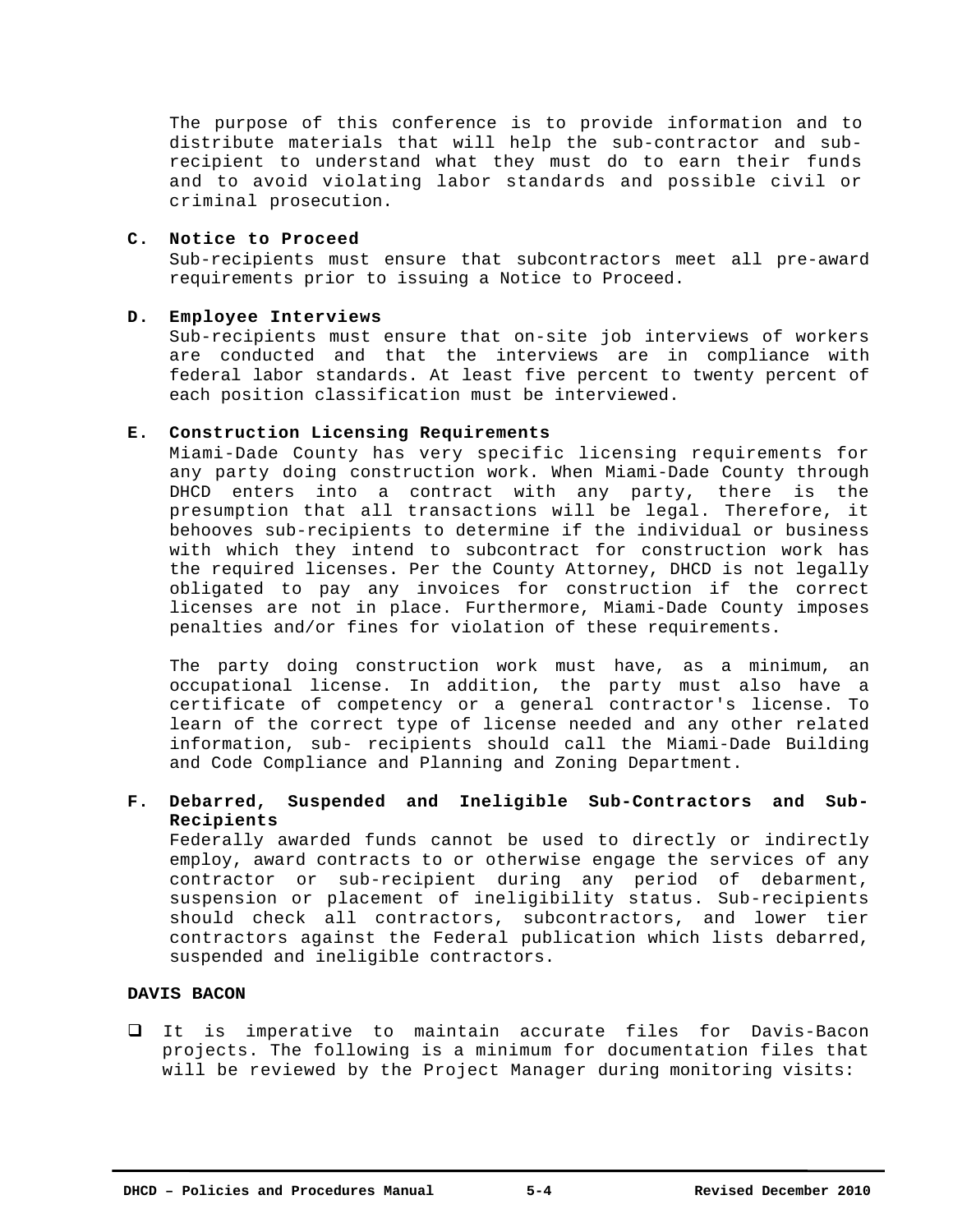- 1. EXAMPLES OF KEY DOCUMENTATION
	- Copy of Wage Rate Request
	- Copy of Wage Rate, along with any additional classification
	- Bid/Contract Documents with Labor Standards Provisions included
	- Contractor Eligibility Verification
	- Ten-Day Call Verification (for changes to Applicable Wage Decision)
	- Pre-construction conference minutes/sign-in sheet
	- Payrolls, with evidence of their review
	- Notice of Start of Construction
	- Employee interviews
	- Evidence of violations and steps taken to resolve these
	- Final Wage compliance reports
	- Monthly employment utilization reports, where applicable

# **A. Labor Standards**

- The Davis-Bacon Act, the Contract Work Hours and Safety Standards Act and the Copeland (Anti-Kickback) Act apply to construction being assisted with CDBG or HOME funds except that housing rehabilitation projects with less than eight units for CDBG and 12 units for HOME (either rehabilitation or new) do not - trigger these requirements. The Fair Labor Standards Act (minimum wages) will be applicable in most cases, whether or not the previous acts apply.
- Davis-Bacon and Related Act as amended (40 USC 3141 et. seq.) ensures that mechanics and laborers employed in construction work under federally assisted contracts are paid wages and fringe benefits equal to those which prevail in the locality where the work is performed. This act also provides for the withholding of funds to ensure compliance and excludes from the wage requirements apprentices enrolled in bona fide apprenticeship programs.
- Contract Work Hours and Safety Standards Act, as amended (40 USC 3701 et. seq.)) provides that mechanics and laborers employed on federally assisted construction jobs are paid time and one-half for work in excess of 40 hours per week, and provides for the payment of liquidated damages where violations occur. This act also addresses safe and healthy working conditions.
- Copeland (Anti-Kickback) Act (40 USC 3145) governs the deductions from paychecks which are allowable and makes it a criminal offense to induce anyone employed on a federally assisted project to relinquish any compensation to which he/she is entitled, and requires all contractors to submit weekly payrolls and statements of compliance.
- Fair Labor Standards Act of 1938, As Amended (29 USC 201, et. seq.) establishes the basic minimum wage for all work and requires the payment of overtime at the rate of at least time and one-half. It also requires the payment of wages for the entire time that an employee is required or permitted to work and establishes child labor standards.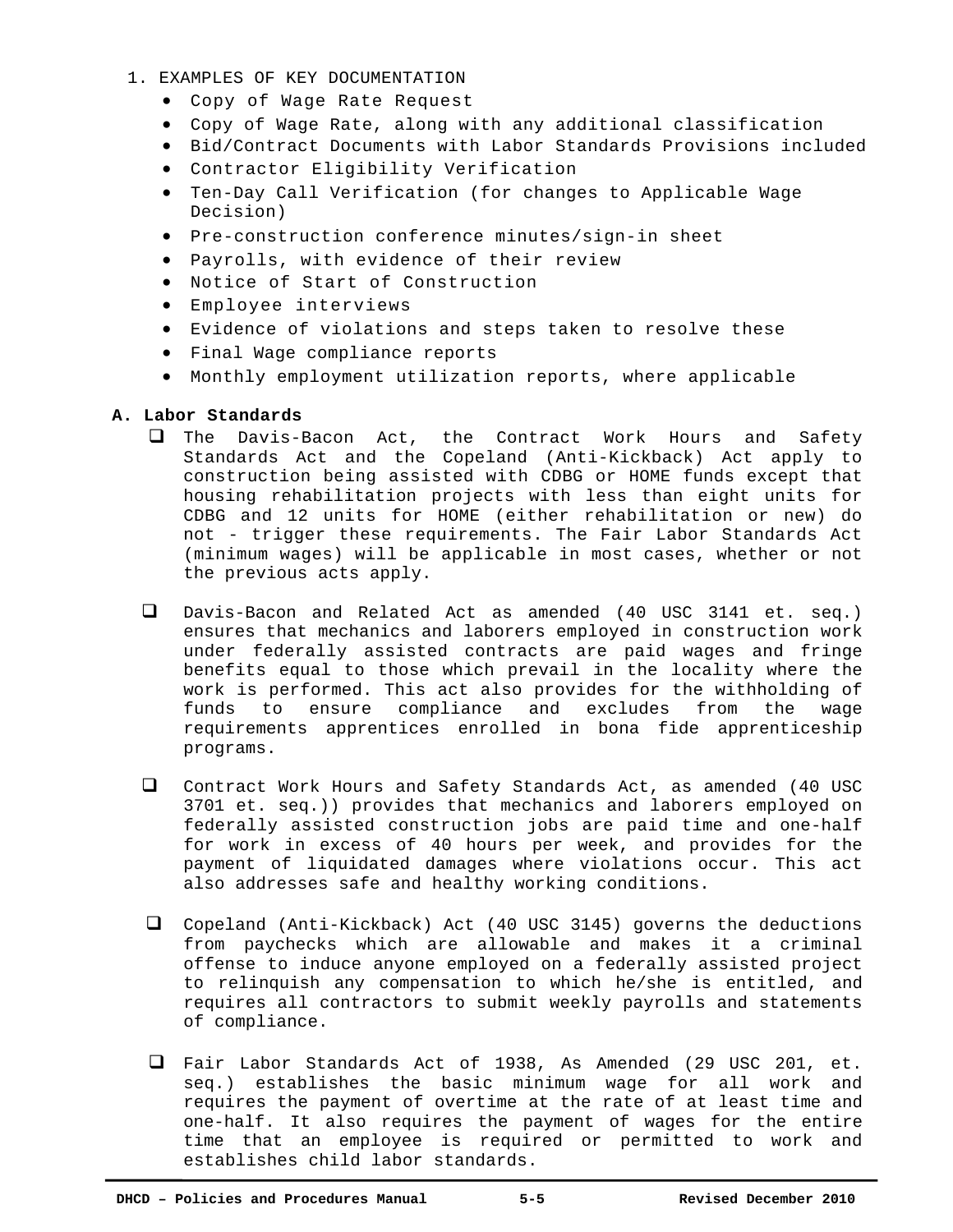## **B. Davis-Bacon Compliance Requirements:**

- $\Box$  Appoint a Labor Standards Officer Each locality must designate a Labor Standards Officer who will be responsible to ensure compliance with all applicable labor standards requirements and to act as liaison with the State in this regard. The name, address, and telephone number of this person must be submitted in writing to US HUD. Most of the tasks described in the remaining portion of this section will be carried out by the Labor Standards Officer.
- Wage Determination The Labor Standards Officer must obtain the wage decision for those projects which fall within Davis-Bacon thresholds (generally 8 or more units). In order for the proper wage rate to be issued, the wage rate request must classify the construction project as one of two categories of construction. If the apartment building is five or more stories high, it is classified as building construction. If there are four or fewer stories, it is classified as residential construction. Since the wages vary substantially between these two rates in most cases, it is critical that the number of stories be included in the project description section of the request.
- $\Box$  If a General Wage Decision is issued, it may be modified or superseded at anytime. Project Wage Decisions, on the other hand, have definite effective and expiration dates clearly marked on them. Please note that a contract must be awarded prior to the expiration date.
- $\Box$  Bid/Contract Package Requirements The localities should strongly encourage the use of an open and competitive bidding process. All special conditions being placed upon the bidders must be included in the bid package and construction contract. This means that the package should, at minimum, include the labor standards requirements, applicable wage rates, contractor certifications and any special conditions (e.g., Section 3 requirements).
- Ten-Day Call No more than ten days prior to the bid opening and/or award of the contract, the Labor Standards Officer must contact the State to determine if the wage decision(s) included in the bid packet are still current. Following this call, the Labor Standards Officer will send the locality a confirmation of this call.
- $\Box$  This call must be made no more than ten calendar days prior to the bid opening, but must still allow at least seven calendar days before the bid opening to allow for any necessary addendum to the bid package, if the wage rates have been modified or superseded since they were issued.
- $\Box$  Failure to call and to make the necessary adjustments if the rates have been modified/superseded can result in improper wage rates being considered in the bidding process and can be expensive to the contractor, program administrator, and property owner.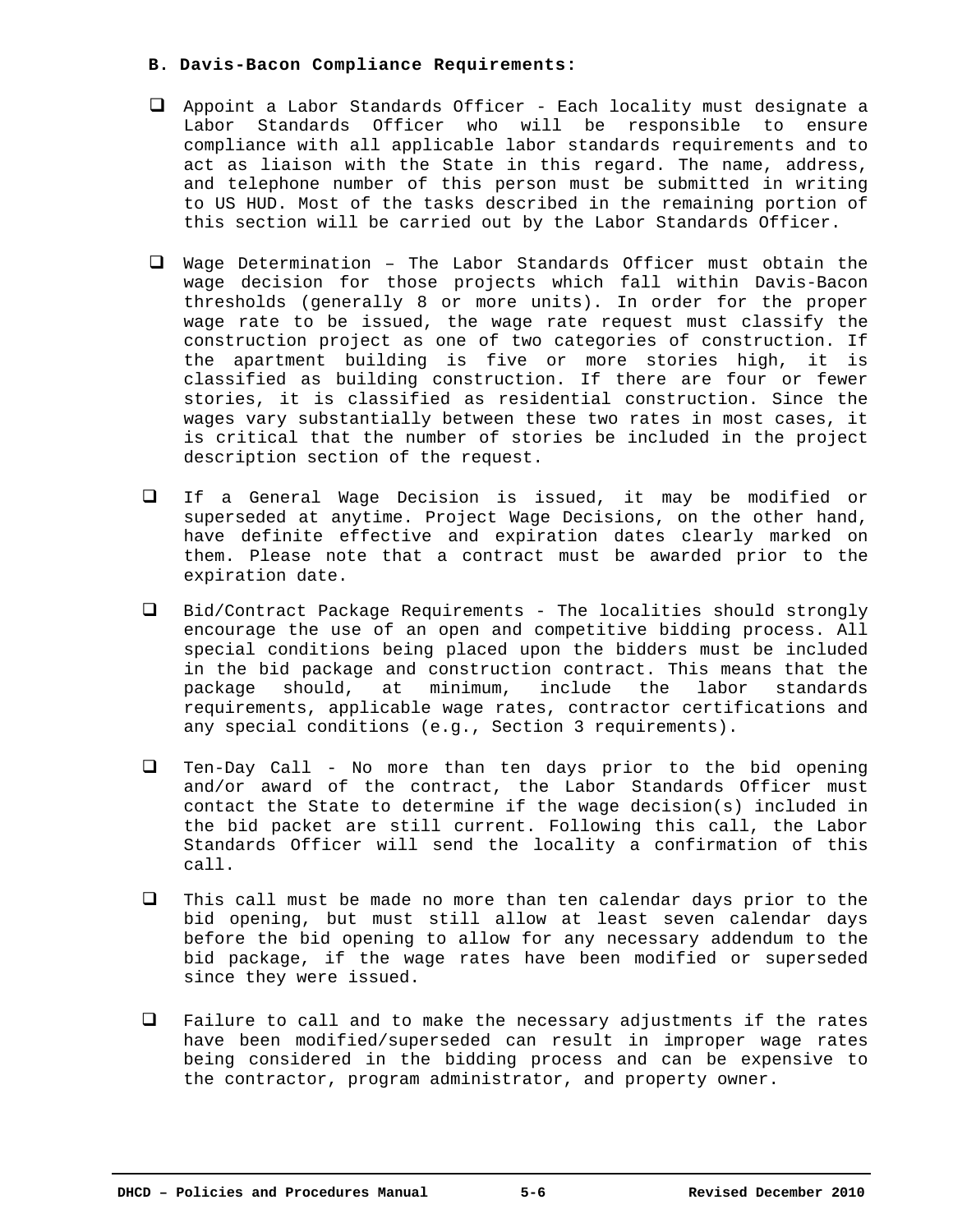- Verify sub-contractor Eligibility Each construction subcontractor must be verified by the program administrator for eligibility to contract on federally assisted programs (see next section below). A sub-contractor eligibility verification form must be placed in the file prior to the award of any contract. This requirement applies even on those projects which do not fall under the Davis-Bacon and related acts. The program administrator may call the Labor Standards Specialist and receive this clearance. This will not, however, remove his or her obligation to submit the written sub-contractor eligibility form to the file.
- Preconstruction Conference The pre-construction conference is held after the contract award, but prior to the issuance of the "Notice to Proceed." Those attending should include the Project Manager, property owner, developer, program administrative staff, general contractor and subcontractors. The conference should cover specific construction concerns: the time frame for completion of the project, payment requirements, and thorough instructions relative to all labor standards requirements. The applicable forms and posters should be given to the sub-contractor, along with instructions for their completion. NOTE: HUD generally requires that minutes and sign-in sheets from this conference be maintained.
- $\square$  Submission of Payrolls and Other Requirements Payrolls must be submitted weekly, with the first one titled "#I initial" and the last one labeled "Final." The "week ending" period must be clearly marked and all data on each employee must be entered on the first payroll. Any supplemental or corrected payrolls must be submitted in like manner. Payrolls must be submitted to the locality no later than seven calendar days following the end of the work week.
- Permissible and impermissible payroll deductions should be discussed. Permissible payroll deduction include:
	- those required by law (Payroll deductions other than those required by law must be submitted to the program administrator using the payroll deduction authorization form)
	- loans to the worker, without interest
	- purchase price of U.S. notes, stamps or bonds
	- contributions to governmental; quasi-governmental or charitable organizations; and union fees
- $\Box$  Posters must be posted, on the job site at all times that workers are present.
- $\Box$  Notice of Start of Construction Following the pre-construction conference and the issuance of the Notice to Proceed, the locality shall submit a Notice of Start of Construction to the State.
- The Project Manager is responsible for the following monitoring responsibilities and reports: